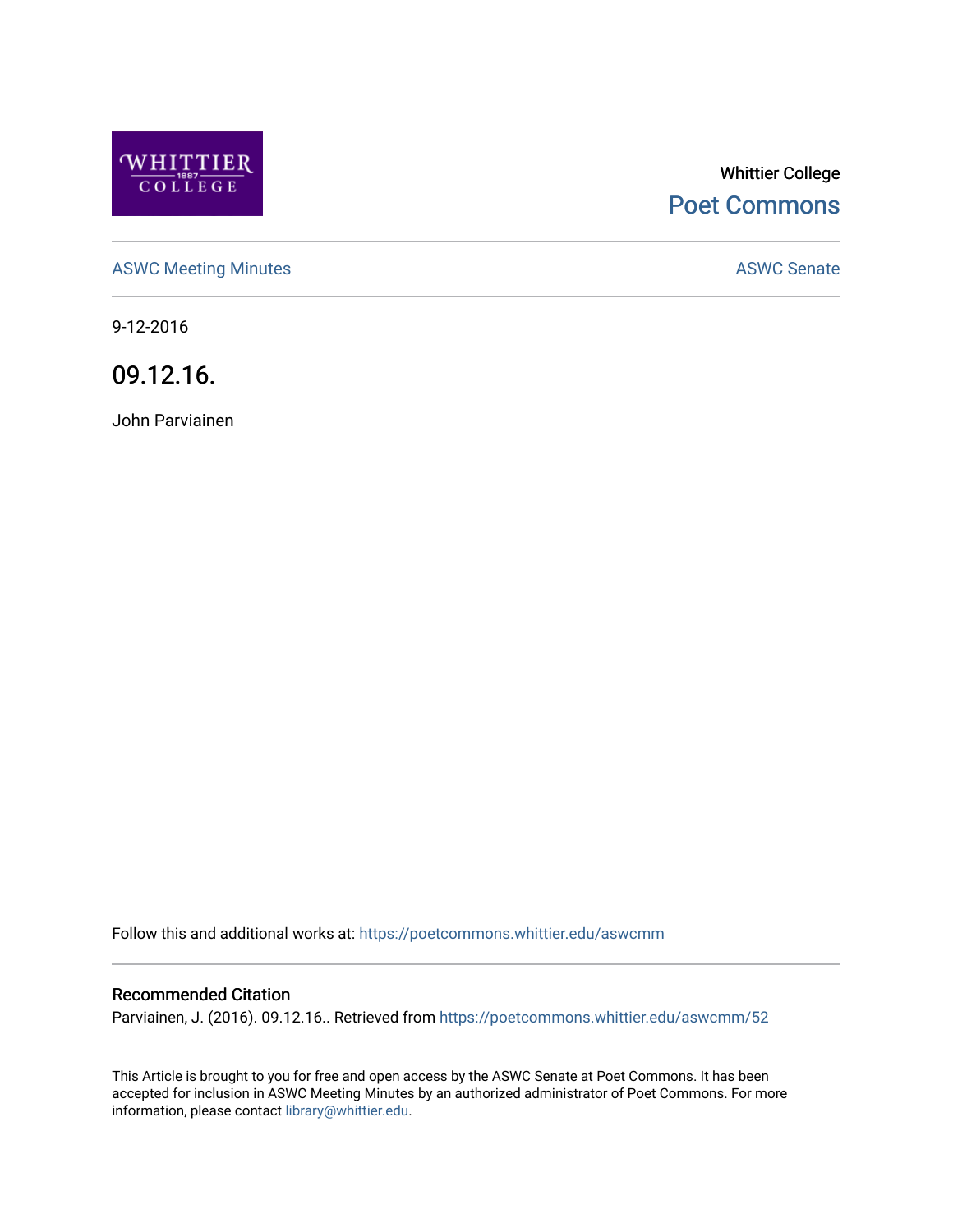

# **Meeting Minutes for September 12, 2016**

- **I. Meeting is called to order at 7:06 PM**
- **II. Moment of Silence**

# **III. Inspirational quote Sen. Boynton**

# **IV. Mission Statement**

**a.** The ASWC Senate, as the governing body of the Associated Students of Whittier College, is dedicated to the betterment of the college as an institution and as a member of the broader community. The Senate shall assist on-campus clubs and organizations in creating, promoting and implementing dynamic programs and events that involve students and add value to their educational experience. This body will act as an open forum for students to voice their opinions and desires, always keeping the best interests of the ASWC in mind. In all of its actions, the Senate will serve the students first with integrity, dedication, responsibility and **Read by Sen. Scurr**

# **V. Roll Call- Senator Parviainen (Secretary)**

- **a. Present:** President Rashid, Vice-President Dueñas, Treasurer Heymans, Secretary Parviainen, Director Marquez, Director Manning, Representative McMurray, Sen. Blomso, Sen. Jacinto, Sen. Scurr, Sen. Laguna, , Sen. Scriber, Sen. Vega, Sen. Bettridge, Sen. Wells, Sen. Boynton, Sen. Angileri, Sen. Fossier
- **b. Absent excused:** Sen. Chen, Sen. Pistolesi, Sen. Brown
- **c. Unexcused:** Sen. Campos

# **VI. Minutes Amendment/Approval**

- **a.** Approved by Sen. Scurr
- **b.** Seconded by Sen. Vega

# **VII. President's Message- President Rashid**

**a.** Happy holiday! I hope this well needed break serves you well. You are always senators even when you are off campus for break. Please be safe and have a good break!

# **VIII. Treasurer's Report- Treasurer Heymans**

General Fund Balance: \$12,570.00 Total Funds Allocated This Semester: \$73,322.31 Operational Account Balance: \$11,725.31 Reserve Account Balamce: \$10,593.58 First Readings Pending: \$9,222.92 Daily Calendar Considerations: \$485.00 Program Board Account: \$43,101.21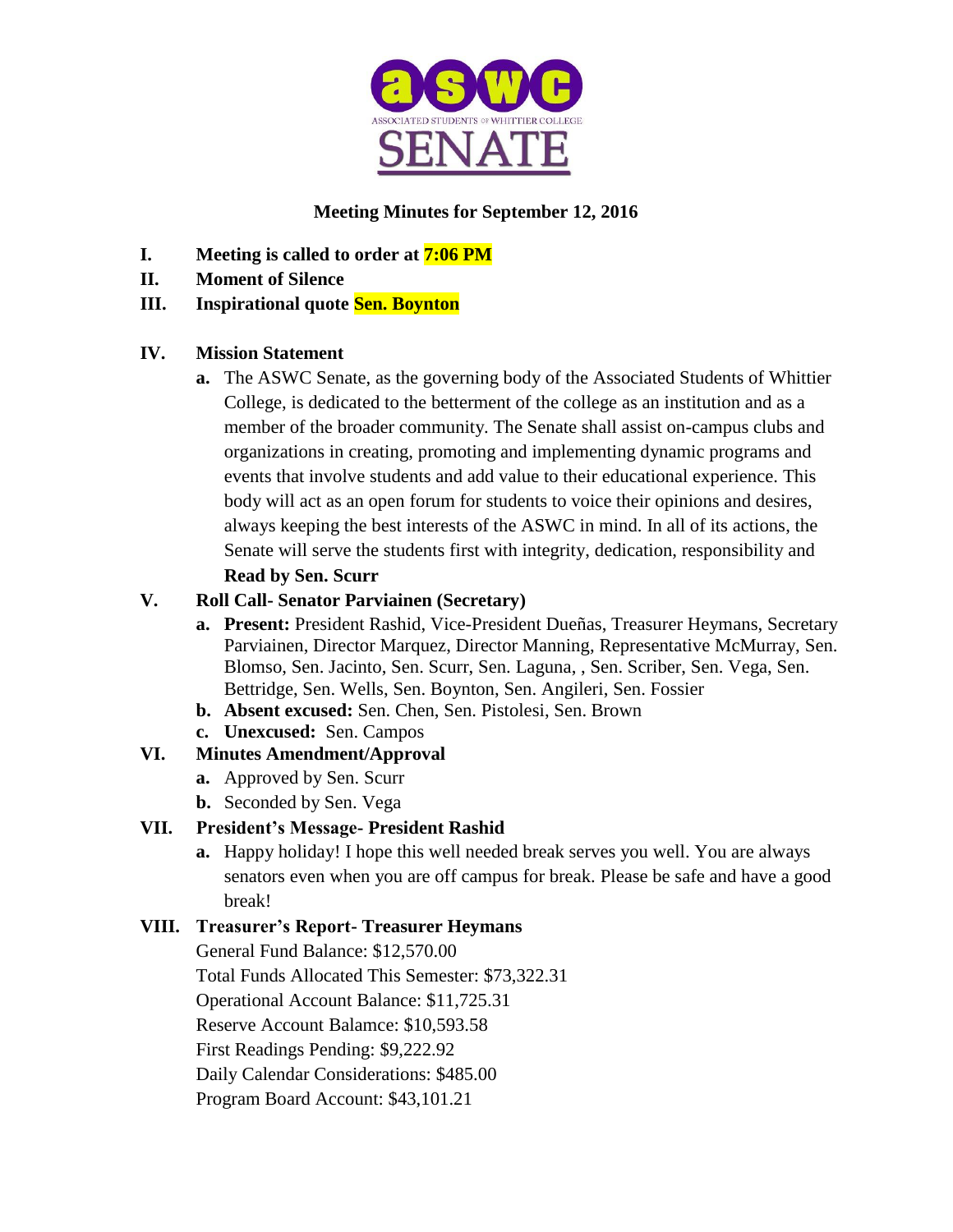First Year Class Council (FCC): \$2,532.50 Diversity Council (DC): \$2,345.84 Inter-Club Council (ICC): \$4,939.44 Social Justice Coalition (SJC): \$4,424.42 Media Council (MC) Account: \$157,759.61 Student Athletic Advisory Committee (SAAC): \$1,550.54 Inter-Society Council (ISC): \$3,334.63 Academic Affairs Council (AAC): \$2,720.00

### **IX. Campus Safety Report – Dean Perez**

- **a.** Margolis Healy (campus safety consulting firm) conducted a campus safety report last spring. The report is posted on the campus safety website under "news." One of the major recommendations made by the consulting firm is that everyone understands the role of campus safety: patrol and protect. Installing video cameras on campus was also recommended. Poet monitor program and pat-downs before dances were determined as not regular duties of campus safety. A recommendation of hiring an outside service for searches was suggested. This is so campus safety officers can keep an eye on entrances and exits and can also better monitor the students in line. The report also noted that campus safety needs additional training in Cleary Timely Act, report writing, and mental health trainings conducted by an authorized officer. Campus safety will now follow up on misdemeanor offenses (loss of less than \$1,000). This report, again, is posted on the campus safety website.
- **b.** President Rashid: Are there any efforts being made by the institution to mitigate problems of not having enough officers?
- **c.** Dean Perez: There are several postings for more campus safety officers on the HR website.

# **X. Sexual Assault Campus Climate Survey Results – Dean Schrock**

- **a.** We received a 20% response rate which is not totally bad although 20% is relatively low.
- **b.** We are benchmarking ourselves in this survey to other 46 small colleges (less than 8,000 students) similar to Whittier.
- **c.** 35% of respondents were male, 65% of respondents reported other than male
- **d.** Last spring, we had many negative incidents on campus. On Nov.  $2<sup>nd</sup>$ , we had a timely warning report sent out, on Feb.  $12<sup>th</sup>$  there was a student death, on Feb. 14 there was another timely warning sent out about an armed person on campus.
- **e.** 35% respondents were white, 65% reported as other than white
- **f. General Climate Campus Perceptions:** Students think that we all genuinely care about each other more than other campuses. "I feel safe on this campus;" however, scored lower than other colleges in the study.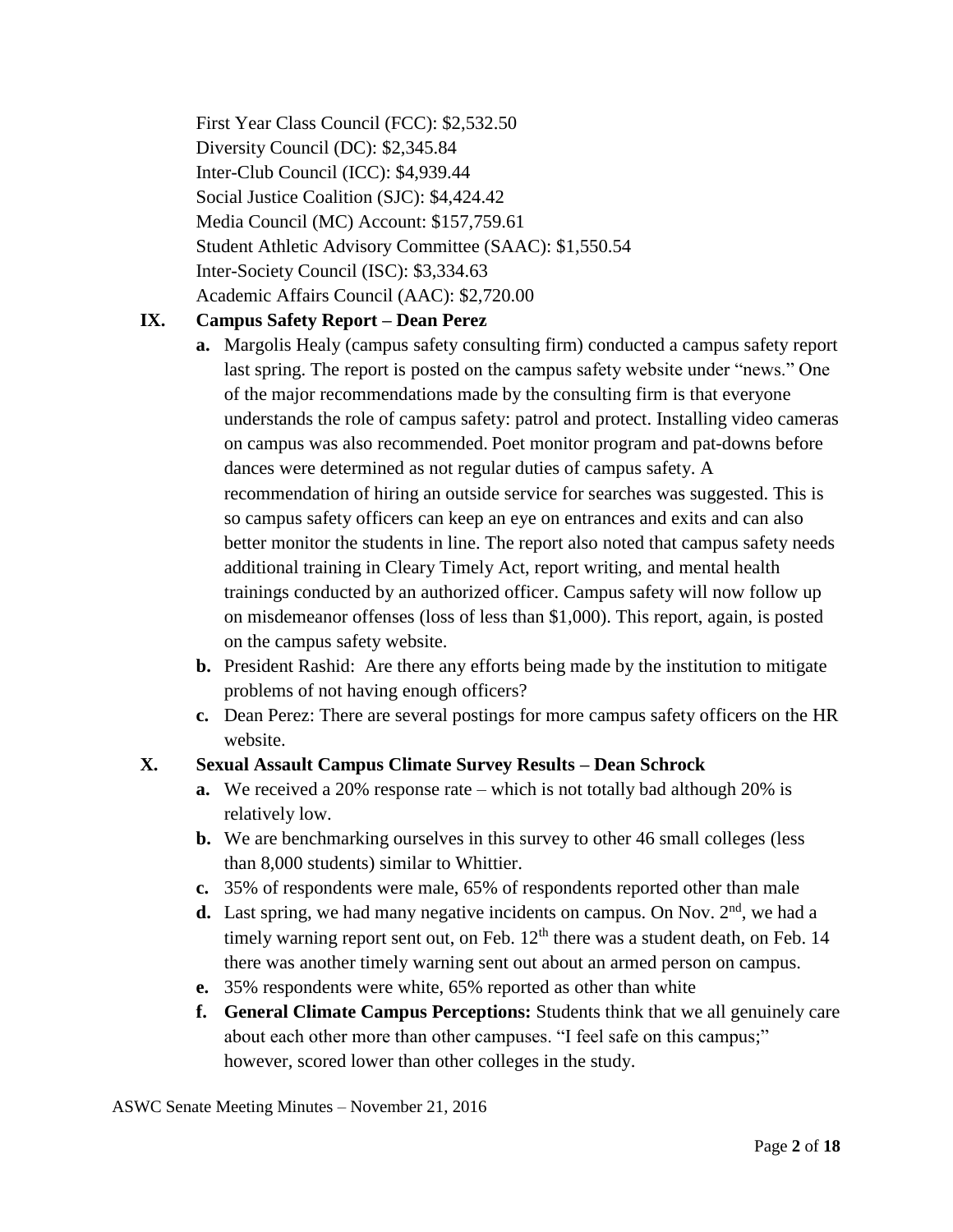- **g.** We rate our peers higher than other college campuses.
- **h. We reported low rankings in our confidence in administration to report a situation properly.**
- **i.** Most students reported that they have received adequate information on how to report sexual misconduct.
- **j. Rates of attempted sexual assaults since started college:** 79% of Whittier College students reported that they know of an incident of attempted sexual assault.
- **k.** Dean Schrock: We are in the process of increasing transparency with training, reporting, etc. We want to repeat the survey this spring and we want to conduct focus groups to understand what students mean when they say that they "do not feel safe" on campus.
- **l.** President Rashid: There were many incidents last semester. To what extent have conversations occurred to address students feeling unsafe on campus?
- **m.** Dean Schrock: We have only discussed. We are in the planning and interpretation phase of this project. We are now talking to students and recording feedback about why they do not feel safe. The implementation process has not started yet.
- **n.** Member of Public: What have other colleges done to try and implement safety procedures?
- **o.** Dean Schrock: Often times when focus groups are conducted, we can start to compare reality and perception of safety on campus.

### **XI. Constituent Reports**

- **a.** Academics Affair Council- *Sen. Blomso*
	- **a.** I reached out to students in the Religious Studies DSC for when we can meet to write their constitution. I met with Professor Andy Wallis to talk about the changes in funding in the Office of International Programs. Under the previous system, the amount of financial aid a student received depended on their GPA. Now, GPAs are multiplied by 15% to receive financial aid for studying abroad. Students who also are in need of financial assistance also can receive additional aid for studying abroad. Professor Wallace is open to discussing and implementing a new program for how students can fund their study abroad endeavors.

**b.** Sen. Vega: I think it would be very beneficial if he came in.

**b.** First Year Class Council – *Sen. Gil*

**a.** A student presented me with a safety concern. There is an incline on the sidewalk just before the CI. Many students slip on this spot and it is even more slippery when it rains. I will be working with Nadine in LEAP to mitigate this issue.

**c.** Commuter Representative - *Sen. Jacinto*

ASWC Senate Meeting Minutes – November 21, 2016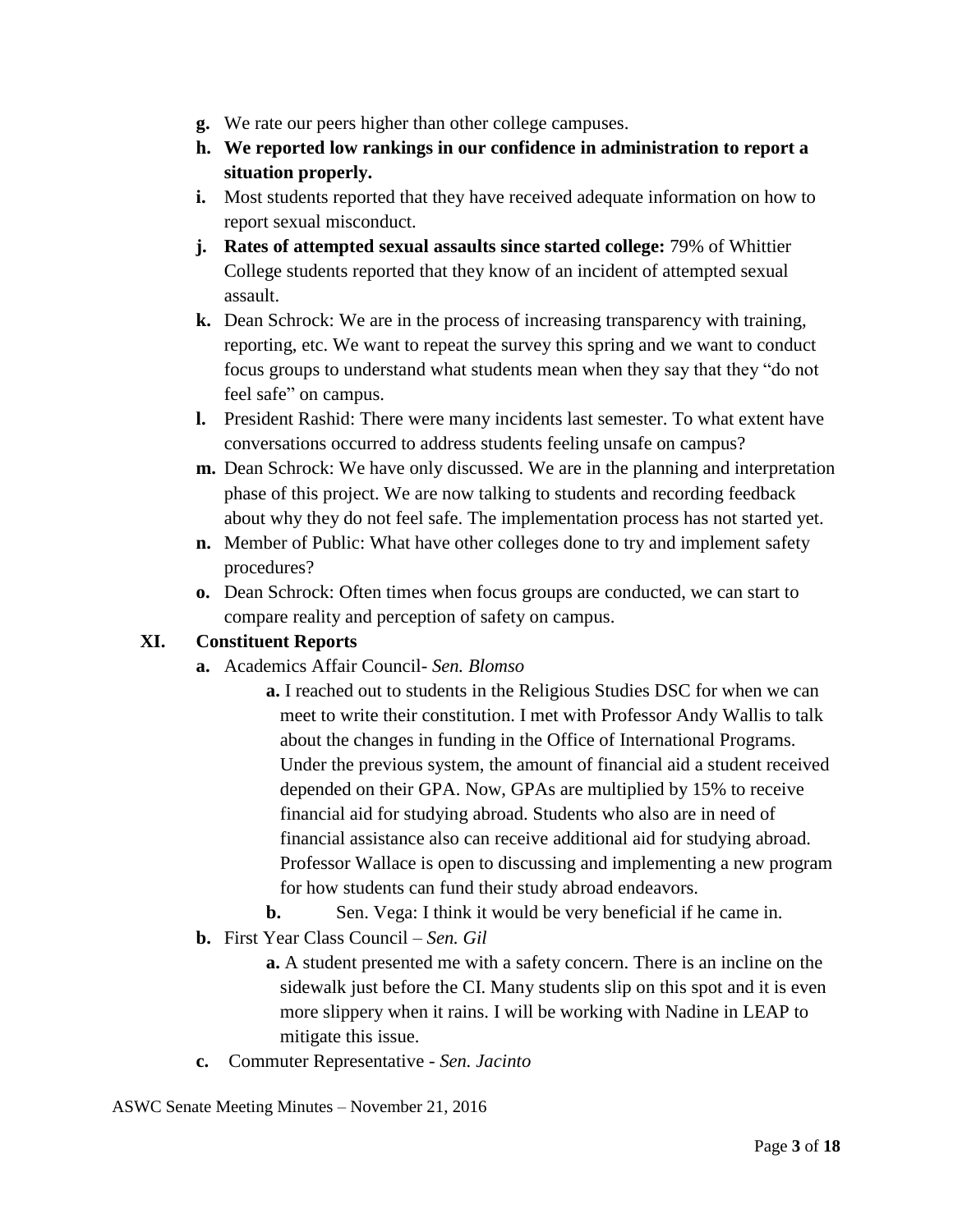**a.** Absent at time of report

- **d.** Residential Hall Representative *Sen. Scurr*
	- **a.** *.* I spoke with Mehran and Josh Hartman today. Construction has been going on in Turner bathrooms for two weeks. New tile is arriving a week from today and the project should be finished by next Tuesday (11/29). Tuesday, Dec.  $6<sup>th</sup>$  there will be a meeting in the Dean of Students Office about the direction of funds dedicated towards the 7 Year Renovation Project. There will also be a lighted walk throughout campus to analyze dark spots on campus.
- **e.** Student Body Representative *Sen. Pistolesi*
	- **a.** Absent
- **f.** Student Body Representative *Sen. Laguna*
	- **a.** Students are concerned about the bill that was presented last week about punishing Donald Trump supporters.
- **g.** Student Body Representative *Sen. Brown*
	- **a.** The BSU Hair Symposium was successful. More than 50 students came. Students liked that it was a unique event. I worked with Max Hoversten (ASWC) on the language of his bill pertaining to standing up against hate stemming from the recent election.
- **h.** Student Body Representative *Sen. Scriber*
	- **a.** . Commuter students were happy about the Thanksgiving meal vouchers.
- **i.** Diversity Council Representative Sen. Vega
	- **a.** I met with Max Hoversten and Sen. Wells about the bill that was presented last week to Senate and we are excited about the amendments. The BSU Hair Symposium went very well! On Saturday there was a police car parked by Wanberg and called Campus Security about what was going on. The person in the office laughed at me and this should be addressed as students are concerned when police are on campus.
- **j.** Inter-Club Council Rep- *Sen. Bettridge*
	- **a.** ICC met last week and the meeting was relatively was short. We went over the Student Bill of Rights and police on campus. Students feel that they should be notified when police are brought onto campus for any type of dialogue. We are starting to market for the spring concert and advertising will be sent out after Thanksgiving break.
- **k.** Social Justice Representative *Sen. Wells*
	- **a.** We had a safety dialogue on Thursday and it went very well. I am compiling a document that will be posted on SJC's page on OrgSync that has a lot of information about safety policies. Healthy is the new Skinny was very successful!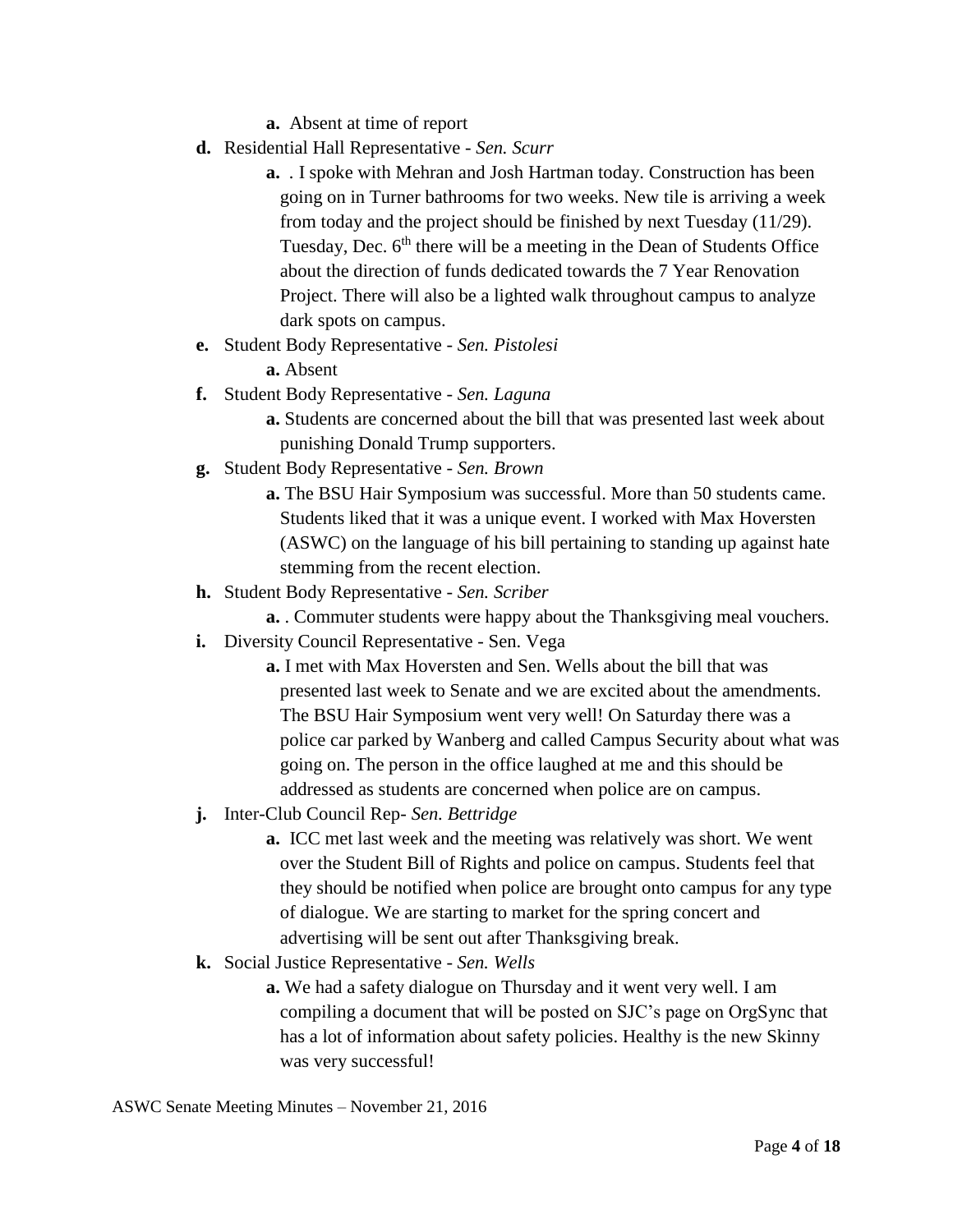**l.** Media Council Representative - *Sen. Boynton*

**a.** Media Council representatives will be coming into the meeting tonight to talk about the Media Funding Allocation bill.

- **m.** Student Athletic Advisory Committee Male Rep- *Sen. Angileri*
	- **a.** Men's cross country finished 23<sup>rd</sup> in nationals which broke a 22 year school record. Men's water polo finished 4<sup>th</sup> in conference.
- **n.** Student Athletic Advisory Committee Female Rep- *Sen. Campos*

**a.** Absent

- **o.** Inter-Society Council Male Rep- *Sen. Fossier*
	- **a.** We met today in Club 88 and constituents were upset about excess hair being left in Club 88 after the symposium. Dec. 2<sup>nd</sup> in Club 88 will be a mediation event hosted by Professor Kjellburg. My constituents would like to keep the residential life video streaming website.
- **p.** Inter-Society Council Female Rep- *Sen. Chen*
	- **a.** Absent

# **XII. Committee Reports**

- **a.** Administrative- Vice President Dueñas
	- a. We have been working on updating the by-laws which changes the voting thresholds and how we report within Senate.
- **b.** Budget- Treasurer Heymans
	- a. We met today to go over first and second readings.
- **c.** Campus Relations- Director Manning
	- a. We meet on Wednesday at 6:30 in the Senate office. I will be working with Communications to get advertising on TVs in the SLC. I will also decorating the ASWC board outside of the office.
- **d.** Elections- Secretary Parviainen
	- a. Nothing new to report
- **e.** Program Board Program Board Director Marquez

a. There is no meeting tomorrow seeing as the holiday starts Wednesday. We are working closely on the concert!

- **f.** Advocacy- President Rashid
	- a. We did not meet last week; however, we are continuing to support the Student Bill of Rights and funneling information to Sen. Wells. We will be looking at the Margolis Healy report and how to address safety concerns on campus. I am in communication with the President's Office about having a meeting pertaining to transparency, communication, etc.
- **g.** Culinary- Sen. Scriber
	- a. Culinary did not meet last week. Rep. McMurray and I met with James Dial last week about renovations at the Spot. They are trying to expand the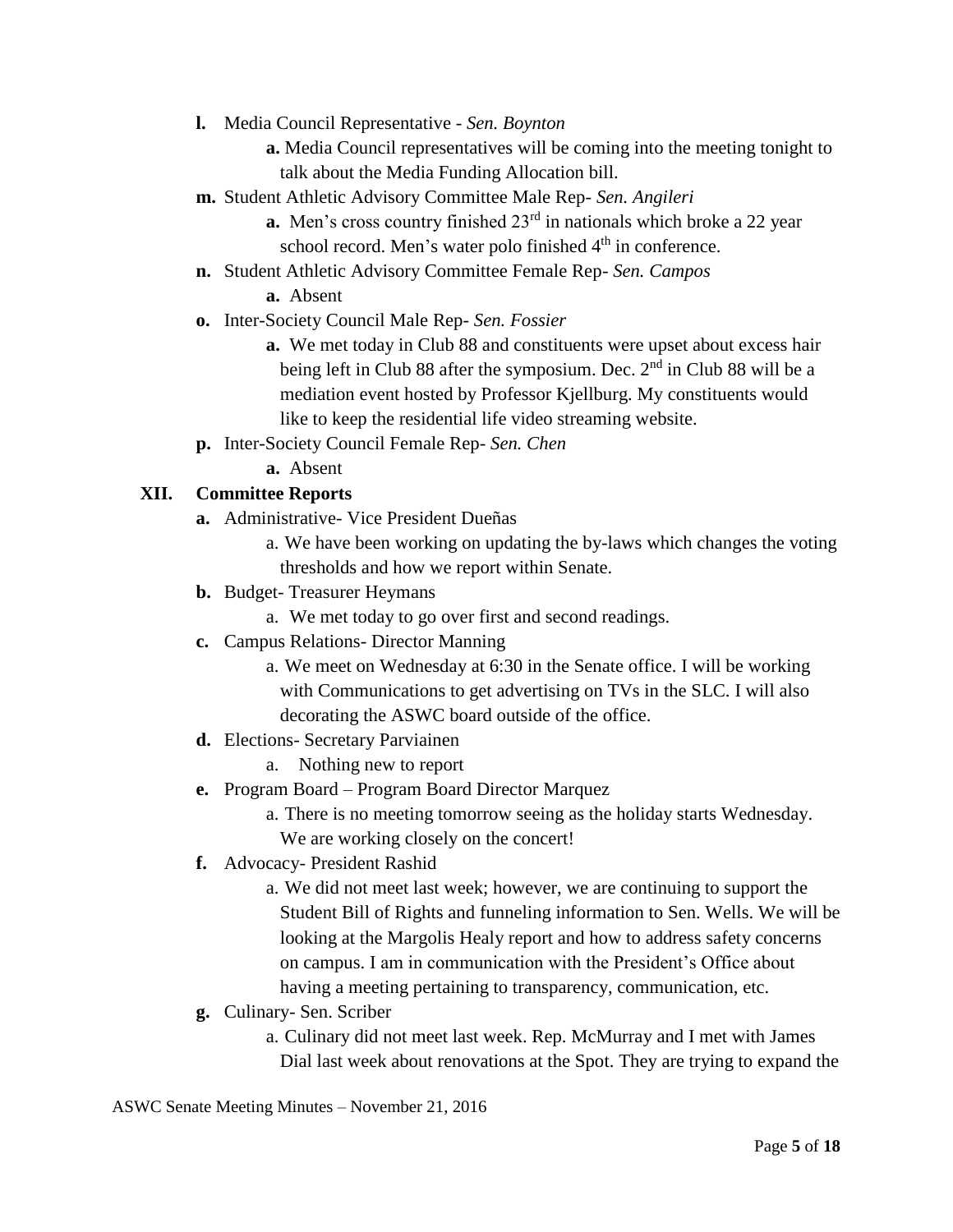drink options for students and are looking for students with work study to work at the Spot. The meal exchange hours last until 9:00pm is so that students who cannot go to the CI before it closes can come to the Spot for Meal Exchange.

- **h.** Environmental- Rep. McMurray
	- a. I met with James Dial and Sen. Scriber last week. We are working on a poster to highlight the reports from the food audit and should be closer to finalizing a design after Thanksgiving break.
- **i.** Student Feedback- Sen. Scurr
	- a. Student feedback had our second forum last Thursday. We got twelve more responses and could have gotten better turnout, but I planned it at the same time as another event on campus. We are now working on a Town Hall for the spring. I worked with Sen. Boynton about a promotional video for a Town Hall and how to incorporate all senators into this video to inform students about Senate.
- **j.** Academic Affairs- Vice-President Dueñas
	- a. We are working on how to get academic organizations to be supported by LEAP because they are not considered a student organizations.
- **k.** Student Finance President Rashid
	- a.We are looking at financial documents that can be found online about the institution's finances. We have been sending feedback to Sen. Wells about what can be included in the Student Bill of Rights from the perspective of student finances.

#### **XIII. Public Voice**

- **a. Presentation from Media Council on the newly funded Multi Camera Flypack** 
	- a. Matt Park (president of WCSN): this Flypack is essentially a big studio compiled into a box. It is easily transportable and every media organization on campus will utilize this. Most studios or media organization will use more than one camera for any project that they do. Now that we are working with two cameras, we are able to broadcast multiple perspectives. The WCSN are one of the most equipped Division III broadcasting organizations in the nation and are excited about this new addition. This adds production quality for movie streaming via VPS. This really improves what QCTV can do. This Flypack multiplies our equipment value 5 times. This will be great for K-Chella as we can livestream and record concerts. The QC will allow more collaboration as they are looking to have more of a digital presence.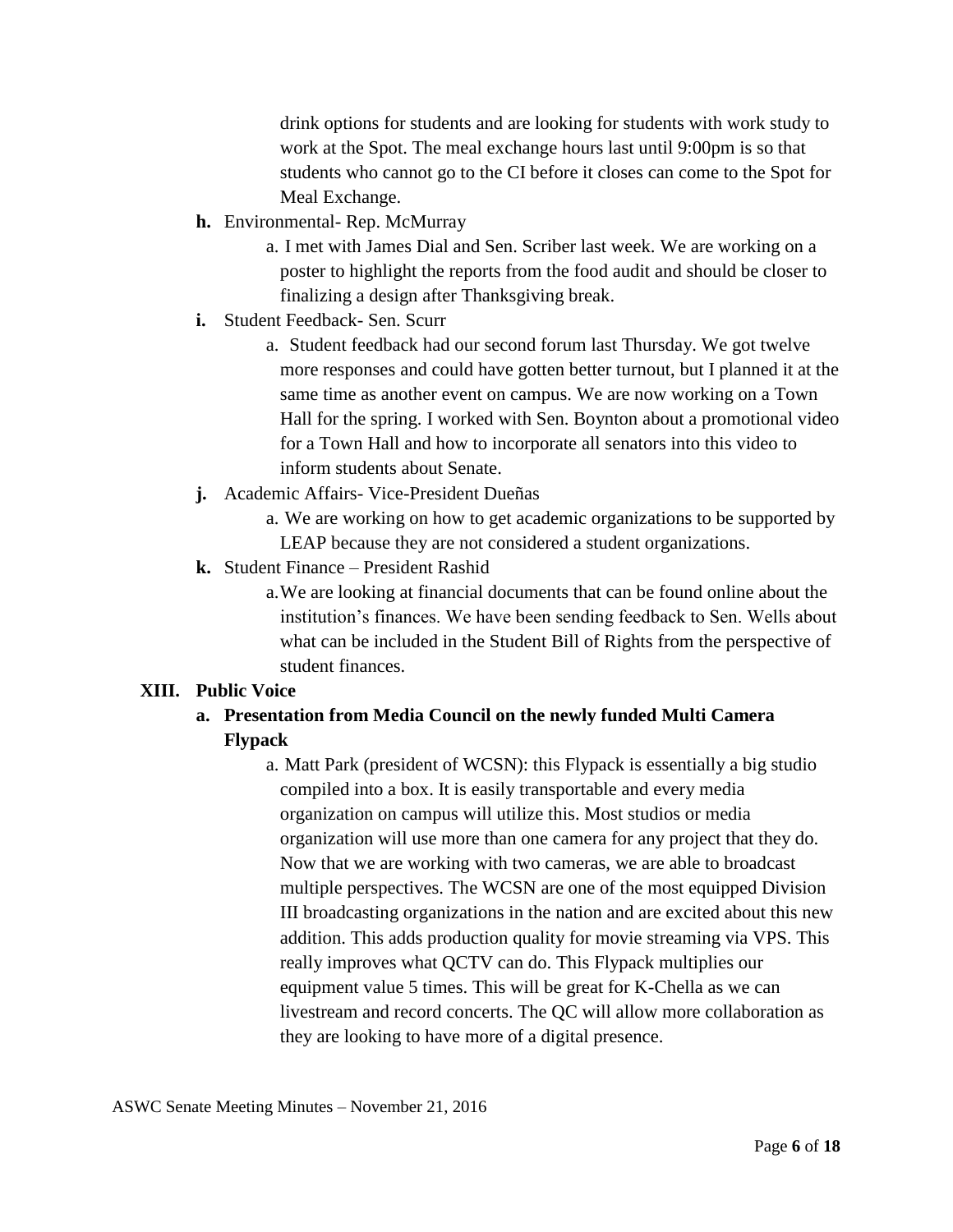- b.Dir. Manning: This is really cool, but I know that the cost of this was \$17,000. Was there extensive conversation surrounding the funding of the Flypack?
- c.WCSN Representative: We did have a lengthy discussion about the funding of this piece of equipment
- d.Pres. Rashid: Can the Flypack cover multiple events happening on campus?
- e. WCSN Representative: Most likely yes. It depends on the strength of the chords. This is set up to be easily upgraded and with fiber optic cables, we can cover events up to a mile away.

### **XIV. First Readings**

- **a.** Chess Club Start Up Equipment Chess Club
	- a. The Chess Club is requesting \$222.82 for rubber chessboards and banners.
	- b.Sean Sternberg (President of Chess Club): I have set up a monthly chess club with the local children's clubs in Whittier, which is the goal of our chess club. Our first event will be December We want to use funding for more than just college students in trying to bring people together. The rubber chessboards will never break and want to have chessboards accessible in the library. I am requesting 8 boards because that is a full round tournament size (16 players). We want to have a faculty vs. student chess tournament.
	- c.Sen. Boynton: This equipment, if funded, would be owned by the ASWC. Where would you want this to be housed?
	- d.Sean Sternberg: We wanted to have two chessboards available in the library so that students can access them. LEAP or a locker would be feasible options as well.
	- e.Sen. Boynton: How many members, if any, do you already have enrolled in the club?
	- f. Sean Sternberg: We currently have 11 active members which is great because we have not yet marketed for the club. The idea of the Chess Club is to teach members about the game and its different forms. We want this to be a social event and attract many students, not just the typical chess nerds.
	- g.Sen. Vega: Whittier High School has a chess team and you two can easily collaborate together

#### **b. OrgSync Renewal – LEAP office**

a.LEAP Representative (Nadine Barragan, Program Coordinator): Requesting \$8,000 from Senate, \$4,000 from Media Council, \$2,000 from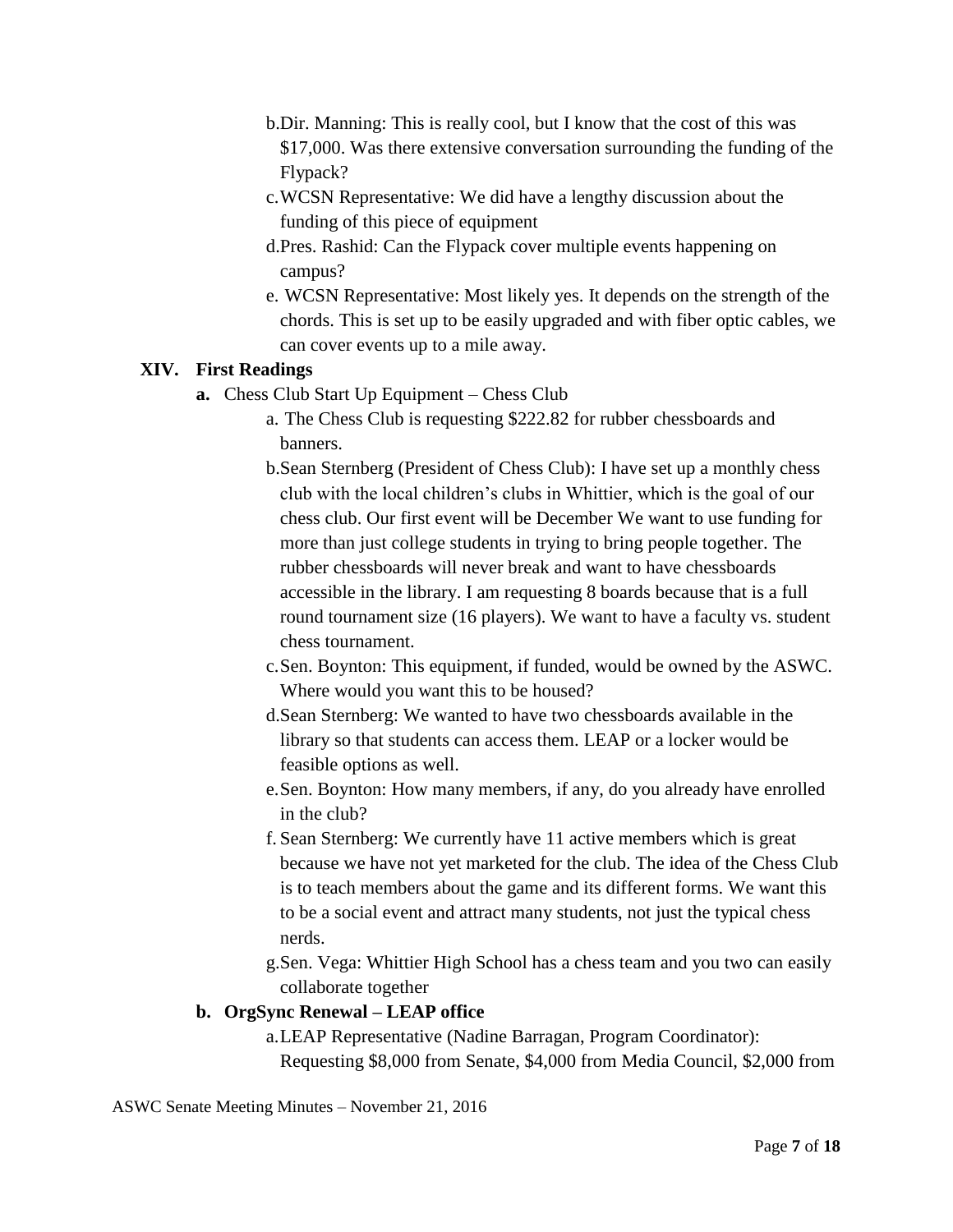LEAP, and \$1,000 Dean of Students per year for the next three years. 683 individuals have five or more log-ins since the beginning of the fall semester. Over 550 residential students log-into OrgSync which is more than commuters, athletes, and societies. ASWC has the most log-ins, followed by ISC, and ASA. In the 2.5 years of OrgSync's existence, there have been nearly 14,000 check-ins. There have been 6,474 form submissions in 2.5 years of OrgSync's existence at Whittier College and OrgSync is used by the ASWC for elections, requesting funds allocated by Senate, and documenting funds allocated. ASWC governing documents, agendas, minutes are available to be seen via OrgSync which allows for transparency. First-year students plan on attending social events by looking at events posted on OrgSync and also what clubs to join.

- b.Dir. Manning: Have all three other organizations committed to this plan?
- c.LEAP Representative: LEAP and Dean of Students are the only two committed bodies so far, but Debbie Allison will be presenting this proposal to the other organizations after Thanksgiving break.
- d.Vice President Dueñas: There has been talk about a shortage of portals. Have there been any efforts made to upgrade the amount of portals to accommodate the growing number of organizations?
- e.LEAP Representative: You have to pay more to add additional portals after 100 portal slots have been filled. We are above the 100 portal spots so now we need to work on finding a way to finance more spots.
- f. Sen. Bettridge: Dir. Marquez, Dir. Manning, and I went to an OrgSync conference in Texas this summer and learned many different ways to use OrgSync that will be implemented next year. OrgSync is crucial to the Poet Community.
- g.Vice President Dueñas: OrgSync allows us to get raw data because the data is already in the program. OrgSync helps us so much at an institutional level.
- h.Sen. Boynton: The majority of underclassmen use OrgSync than upper classmen, which is a great sign for the growth of this program. Is there a way to look up which classes use it the most?
- i. LEAP Representative: Yes there is.
- j. President Rashid: OrgSync is very useful and helpful for the treasurer and program board. We did not have a mechanism for funding requests prior to OrgSync nor a way to store bills or student body information.

#### **XV. Daily Calendar Considerations**

**a.** Downtown Women's Shelter – KNS Club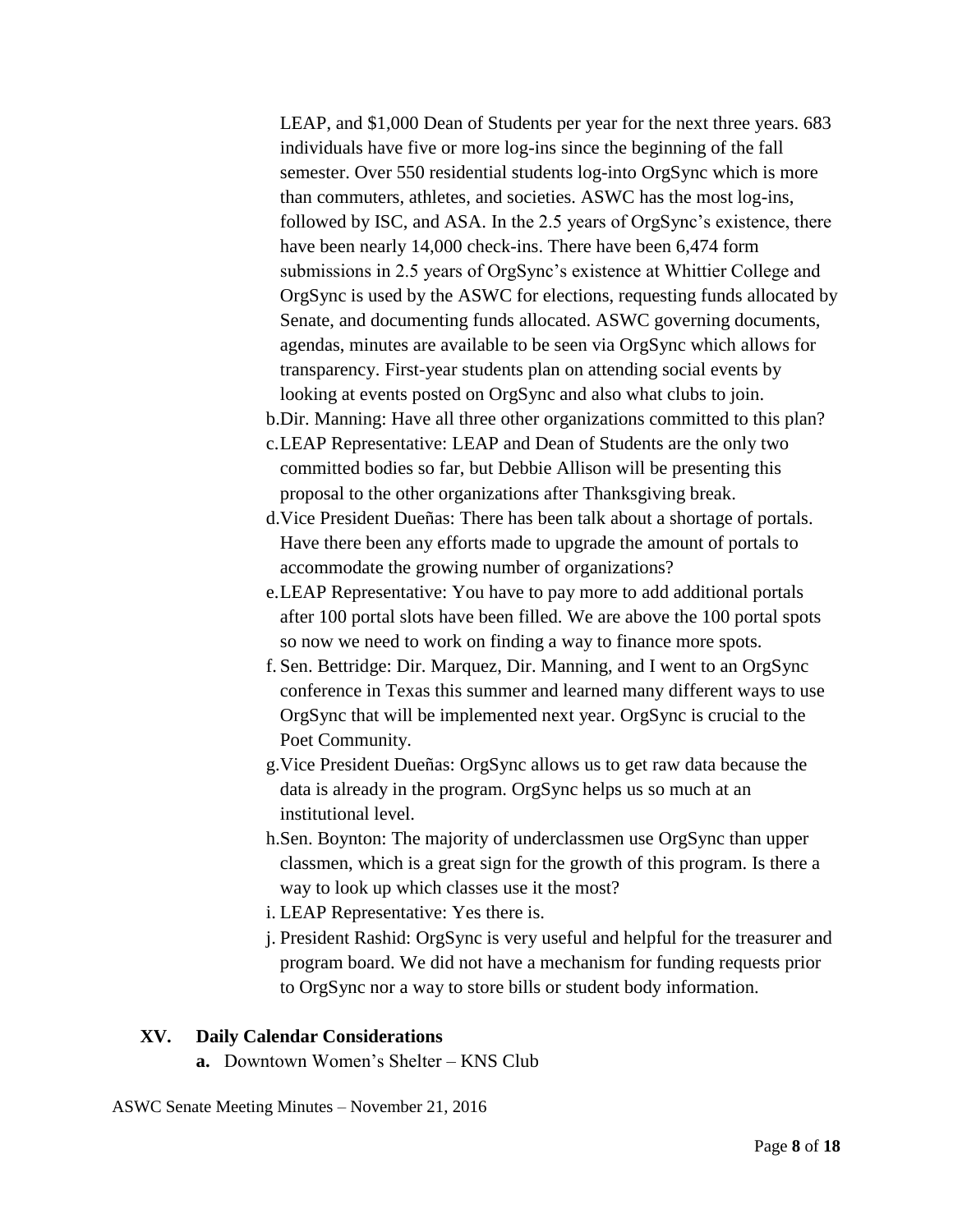- a.KNS Representative: I have revised my initial plan for the Downtown Women's Shelter. The concern last meeting was that the amount of students that could be allowed to go was too small. We wanted to keep the intimate, small amount of participants, but also created a promotional event for the Women's Shelter. We have worked with this shelter before and if we show that we have a committed group of students, they could possibly wave the entrance fee.
- b.Sen. Blomso: How would you advertise?
- c.KNS Representative: Through e-mails and fliers.
- d.Sen. Wells: I have a list of 20 students who would want to help with this project and will follow up with you on those names.
- e.Sen. Blomso moves to fund this event in the requested amount of \$485
- f. Sen. Scriber seconds the motion
- g.Event funded in the requested amount

# **XVI. Miscellaneous Business**

#### **a. Town Hall Update**

- a.Sen. Scurr: ON Friday, Sen. Scriber and I settled on March for a Town Hall in the Chapel in which students can interact with administration. We are wondering which faculty or administration members students would like to see at the Town Hall. We have been talking about the repercussions of the election. If anyone has any concerns about this new administration they can be voiced at the Town Hall.
- b.Sen. Boynton: When I was the Campus Relations Director, I sat outside the CI two days before the ASWC Address to collect questions that students want to be asked at these events. This was a great way to advertise for the Address. I rewarded students who wrote down questions with candy bars.
- c.Dir. Marquez: Student Feedback last year sent out a survey for students to address what they wanted to come out of the Town Hall last year. Any involvement with the student body and tailor it to their needs will increase turnout.
- d.Sen. Vega: The Chapel may be too far for students to walk to. I feel that the SLC has not been used for events so far and it would be nice to see an event held there.
- e.President Rashid: I feel that the Campus Courtyard is underused in the spring semester, especially seeing as though we live in Southern California and every day is typically sunny and warm. It is also a great place to attract students throughout the day.

### **b. By Laws Update Bill – authored by Vice President Dueñas**

ASWC Senate Meeting Minutes – November 21, 2016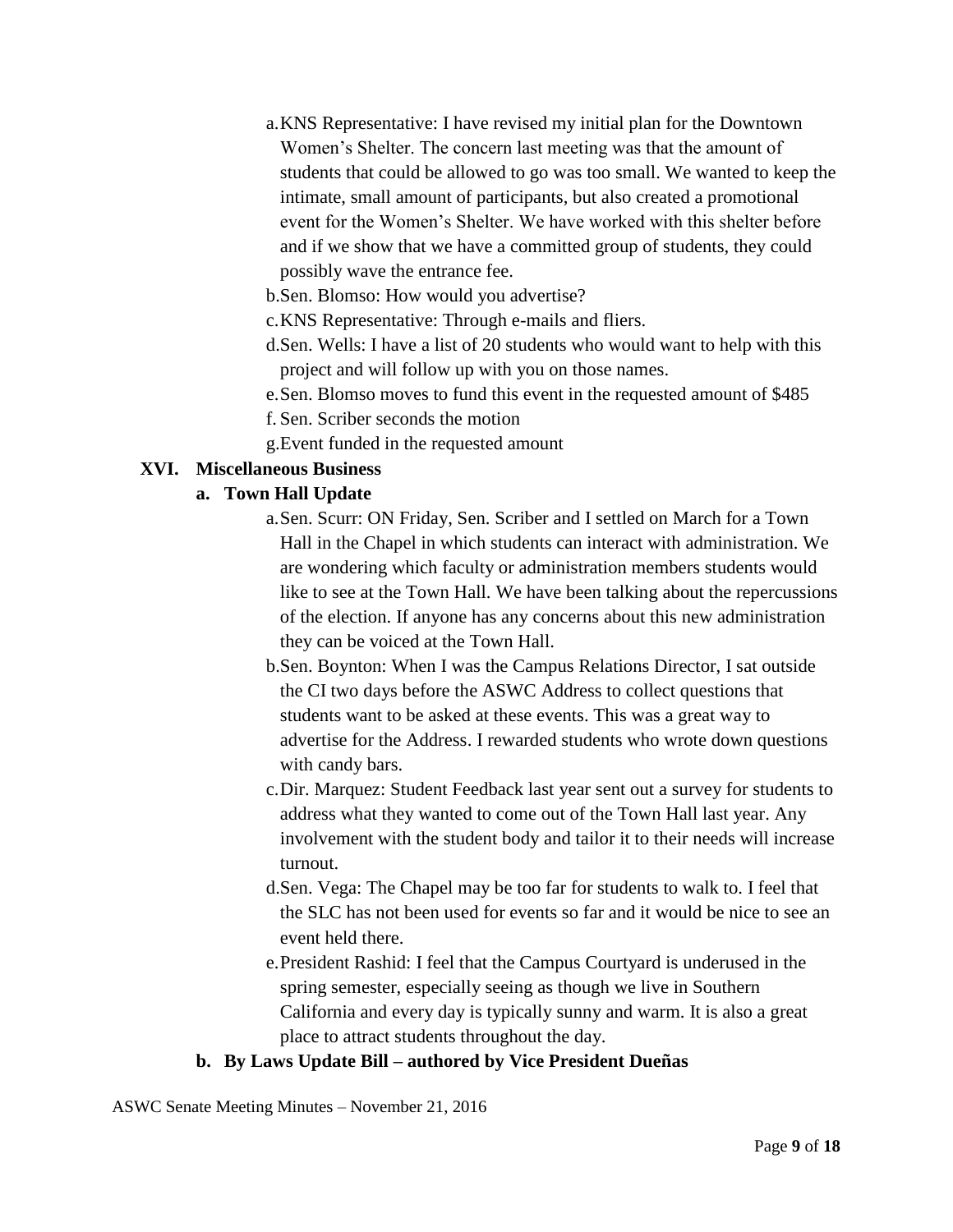- a.Article V Section D of the ASWC Senate Bylaws to be amended to read the following: "D. All motions shall require a ⅔ vote of the Senators voting and present to pass, except where specifically stated otherwise."
- b.Article V Section F of the ASWC Senate Bylaws to be amended to read the following: F. Senators who abstain from a vote will be considered neither affirmative nor negative but will be recorded as abstentions. No senator will be required to abstain from a vote unless they, as individuals, have direct financial gain from the motion
- c.Article II: Meetings, Section C and every section after, be amended to reflect the following addition: C. Motions 1. To obtain the floor to speak, the member will wait to be recognized by the chair. Members must wait until the last speaker has finished before signaling to the chair that they would like to speak. 2. All comments or motions are to be directed to the Chair. 3. Motions must be seconded by another Senator. If there is no second, the motion fails. A second does not indicate support, but rather affirms the Senators interest in discussing the matter further. 4. After a motion has been seconded, the members may debate the motion or move directly to a vote.
- d.Vice President Dueñas: This bill 1) changes voting threshold to 2/3 vote, rather than majority vote 2) makes the definition of abstention clearer. Abstention from voting will only happen if a senator has direct financial gain from the event and 3) makes it so that we cannot hear more than one motion at one time.
- e. Sen. Boynton: This bill is incredibly important especially as we go in circles waiting for motions to fail. This will help in alleviating much wasted time and will provide more clarity in conversations for the future.

### **c. Keep Whittier Welcoming Bill – Max Hoversten (ASWC)**

- a.This bill was presented last week, but this hearing is the bill's first official reading.
- b.This bill asks: "The ASWC publicly denounce the racist, misogynistic, xenophobic, homophobic rhetoric and proposed policies of the recent campaign cycle as incompatible with the mission statement of the ASWC, as well as the Quaker values that Whittier College was founded upon and continues to reference today."
- c.Furthermore, the bill asks the ASWC publicly condemn discriminatory acts of harassment connected to the rhetoric employed in the latest campaign cycle, on the grounds of these acts being incompatible with the provision of a welcoming environment for all students, the College's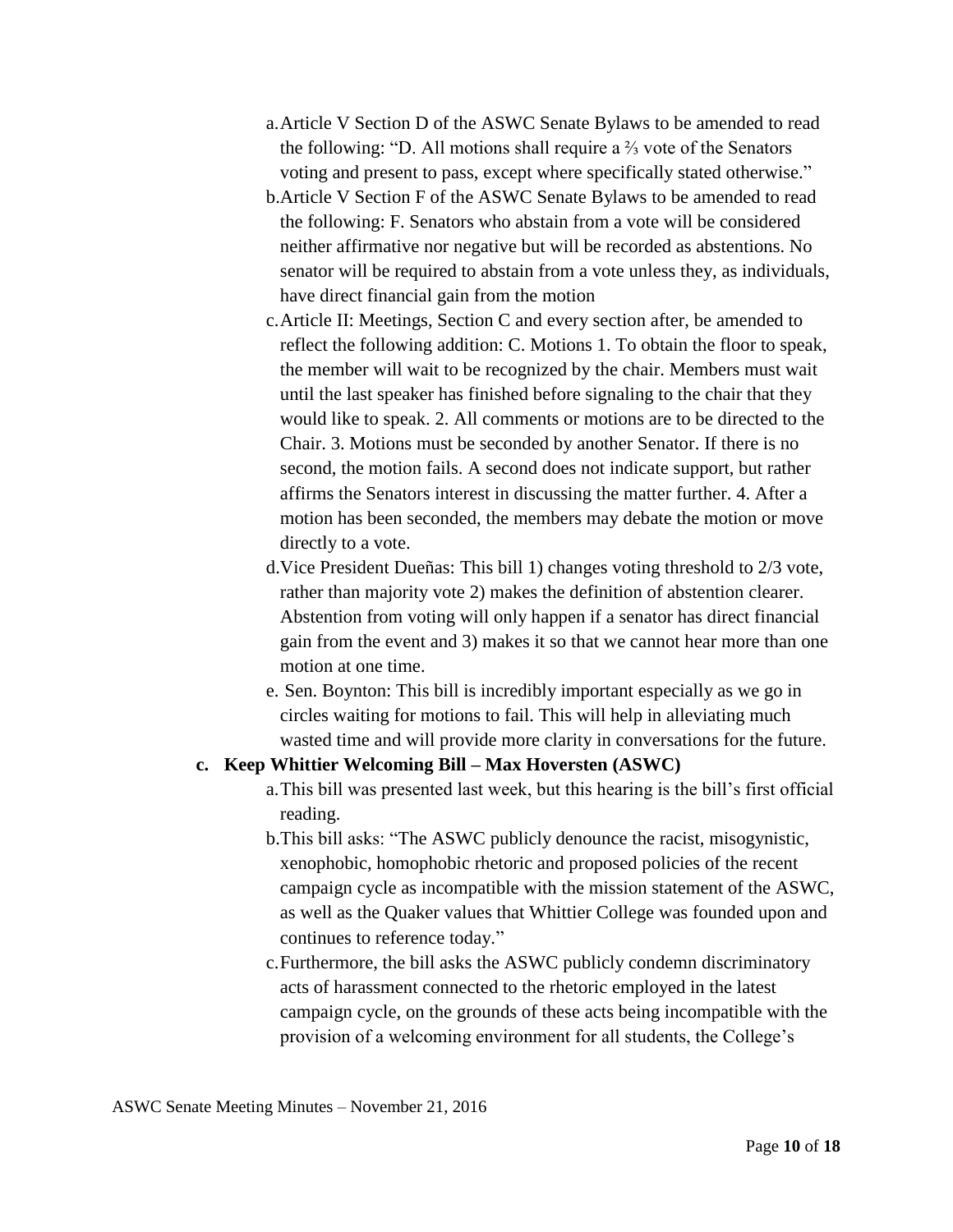stated belief "that all individuals should be treated with dignity and respect" , and the Whittier College Nondiscrimination Policy

- d. Pres. Rashid: I think that this is a brilliantly written bill. I was very much opposed to last week's bill and am very pleased with this bill. My only concern is to add Professor Paul Kjellburg and Professor Joyce Kaufman, chair of the faculty Senate to the list of recipients.
- e.Sen. Boynton: I very much admire this bill. Can you specify a discriminatory act of harassment in the last "Let it be resolved?"
- f. Sen. Vega: Max (author) is wanting to write a letter and have all senators sign it in support.
- g.Sen. Scriber: I would be comfortable if Max Hoversten wrote a letter and all senators signed the bill in support.
- h.Sec. Parviainen: I do not like that this bill is politically oriented. Why not just write the bill generally stating that we will denounce all forms of harassment and violence?
- i. Sen. Fossier: I agree with Sec. Parviainen. I do not necessarily like that the bill is targeted towards those with certain political preferences. However, you do not really need to write a bill denouncing harassment, hate, and violence because that is already self-explanatory.
- **d. Updated Funding & Allocation Bill – Treasurer Heymans and Vice President Dueñas**
	- a.Presented by Pres. Rashid because Vice President Dueñas felt that she would be in a breach of conduct if she presented the bill and had the opportunity to call on herself to respond to the public.
	- b. Vice President Dueñas: One of the main points of conversation is to reallocate funds to the General Account instead of Program Board.
	- c. This bill reads: the ASWC Senate Constitution Article III section B, be edited to go into effect in the Fall of 2017 to read the following: All members shall pay an ASWC fee of \$120.00 per semester, 80% of which will go to the Senate, 20% percent of which will go to Media Council. The fee will be subject to increase based on inflation.
		- 1. The ASWC Senate Constitution Article III be amended to go into effect in the Fall of 2017 to add item c. which reads the following: "Of the 80% allocated to the Senate, 35% of this will be allocated to the Program Board. 9% will be allocated to the Operational Account and 56% will remain in the General Fund;"
		- 2. The ASWC Senate Bylaws Article VIII Section A be amended to read: "A. As determined by the Senate, Program Board shall receive a standard allocation of 35% of the General Fund, after the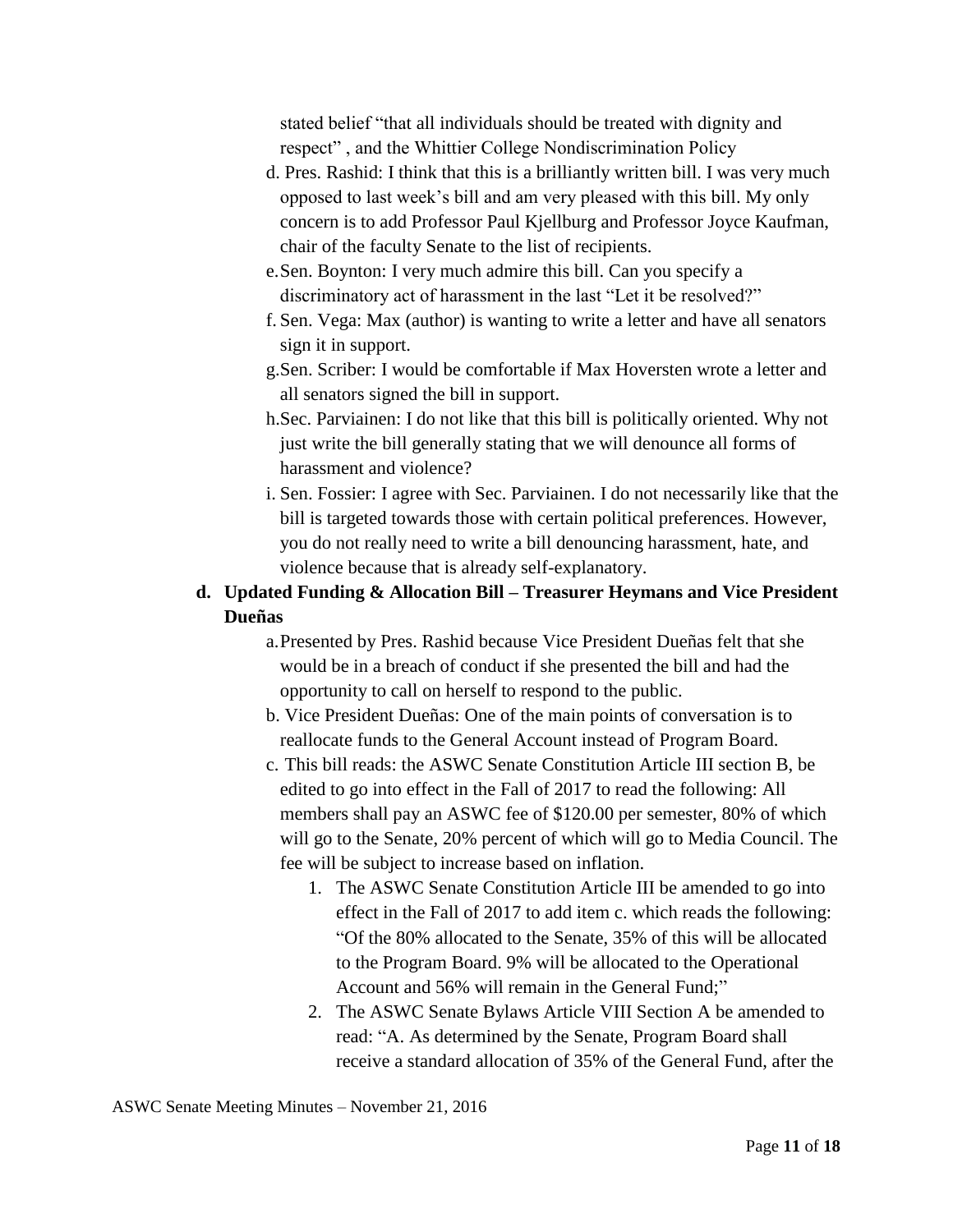Media Council allocation. After review, the budget must be presented to the ASWC Senate Budget Committee for final approval and posted for the student body. To be held accountable by the Senate, the Program Board Chair must also present monthly updates concerning their account along with their planned programs. Program board may also a request additional funding programs through the regular funding process as outlined in the funding policies."

- 3. "Media Council, as the sole funding body of the ASWC Senate, must submit a funding code by the second to last week of the Spring semester of 2017 to the Administrative and Budget Committees of the ASWC Senate for collaborative revisions with the Chairs of Administrative and Budget Committee;"
- 4. "Media Council must submit a list of all equipment in their possession which the student body owns by the last day of classes of the Spring 2017"
- 5. "From this point forward, Media Council is required to submit a funding code to the Administrative Committee within one month of the first day of the Fall Semester to undergo collaborative revisions with the Chairs of Administrative and Budget Committee:"
- 6. "Media Council, as a funding body, is required to hold a training led by the Chair of Media Council and the Media Council Senate Representative beginning in the Fall of 2017 to educate their members on best practices when funding organizations, in which the Treasurer and Vice President of ASWC Senate are invited;"
- 7. "Media Council may make changes to their funding code, given that it is adopted by the member organizations within a voting threshold of their choosing;"
- 8. "The ASWC Senate Bylaws Article VIII is amended to go into effect in the Fall of 2017 to include section B which will read: "As determined by the Senate, the Media Council shall receive a standard allocation of 20% of the Student Body Fee. To be held accountable to the student body, the Media Council Representative must also present monthly updates concerning their account. Media Council may also request additional funding programs from the ASWC General Fund through the regular funding process as outlined in the funding policies";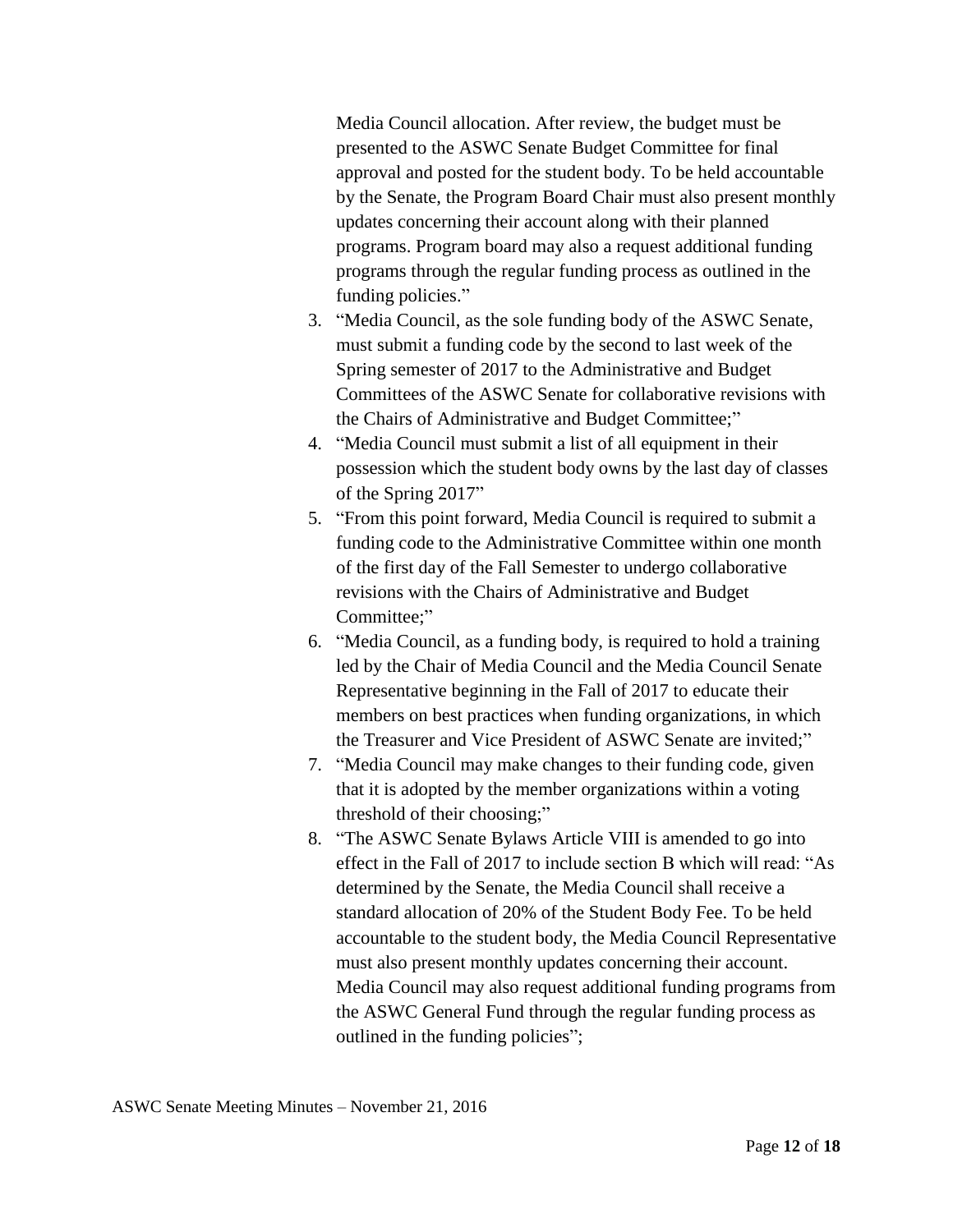9. "the Bylaws be amended to add Article IX to go into effect in the Fall of 2017 entitled Media Council Funding which shall be read as the following: "Article IX: Media Council A. As determined by the Senate, Media Council shall receive a standard allocation of 20% of the student body fee. To be held accountable by the Senate, the Senate Representative must also present monthly updates concerning their account along with their planned programs. Media Council may also a request additional funding programs from the ASWC Senate through the regular funding process as outlined in the funding policies. B. Media Council must submit a funding code to the Administrative Committee within one month of the first day of the Fall semester classes to undergo a collaborative revision process with both the Vice President and Treasurer of ASWC Senate, if deemed necessary by the Vice President and Treasurer. The Funding Code must then be adopted by the Media Council with a voting threshold of their choosing; C. The Media Council must submit an inventory to the Executive Cabinet of the ASWC Senate detailing the items in their possession which are owned by the Student Body";

d. Sen. Boynton: All Media Council members in attendance have drafted a letter to the table signed by the presidents of each media organization. The letter reads:

- 1. The Updated Funding Allocation Bill has brought forward concerns that Media Council is prepared to address, such as our lack of a Funding Code and updated Constitution. We would like the opportunity to legitimize our governing body and become a more effective entity for the ASWC
- 2. Media Council's timeline and plans for the upcoming year are: A Media Council Retreat, begin writing the Media Council Funding Code, Constitutions and Bylaws all in January of 2017. Media Council will continue to work on the Funding Code, Constitution, Bylaws, throughout the spring of 2017
- e.Sam Esposito (President of Media Council): We have invested in costly equipment due to the rapid evolution of technology. Media Council is in a historic rebuilding process that is proposed to be finished by the end of the spring semester. We ask for your assistance and patience as we evolve through this period of transition.
- f. Dir. Manning: The only funding that this bill is taking away is that of Acropolis correct? I feel as though the second to last paragraph is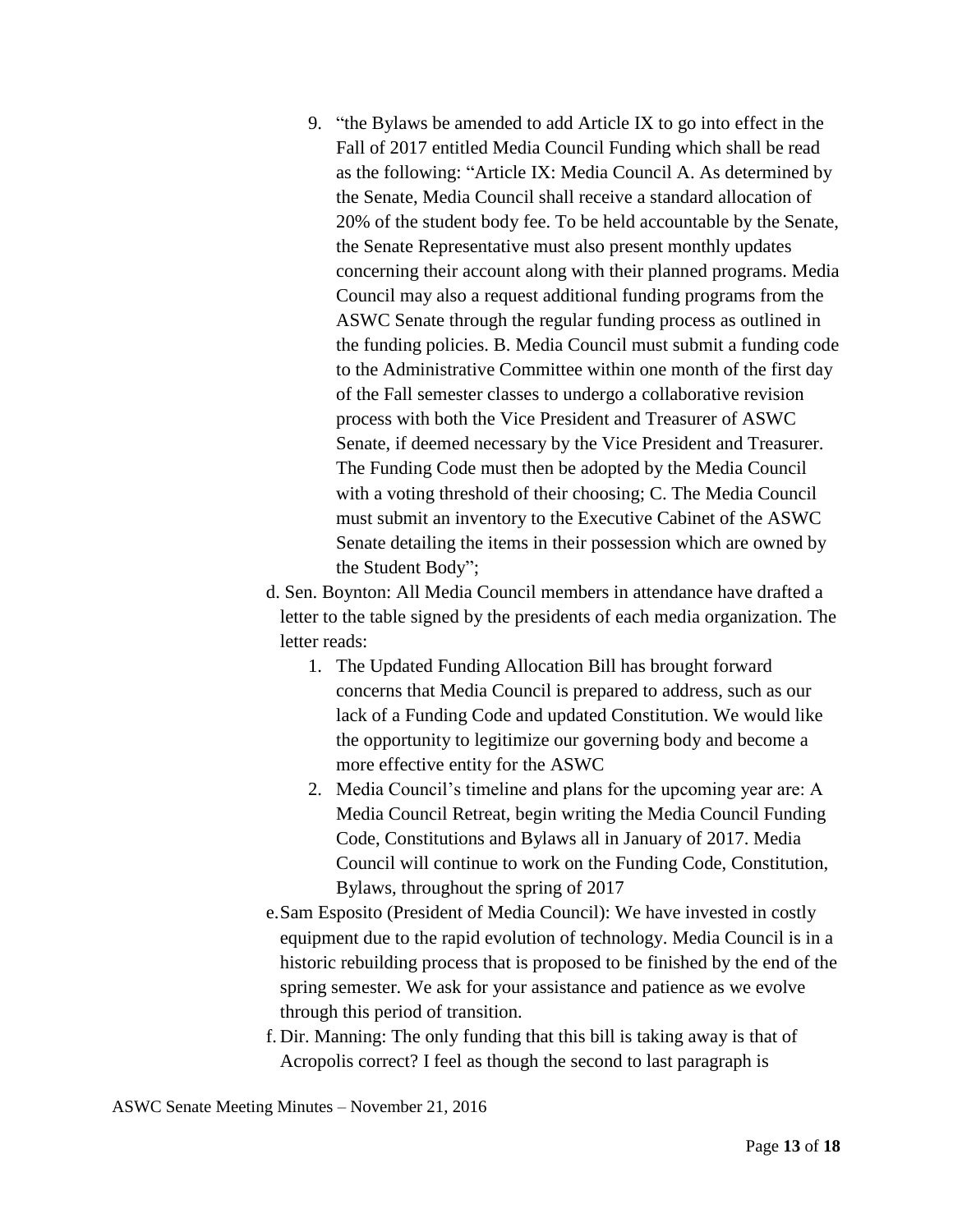misleading because it implies that this funding change, there will be a challenge in organizations' ability to publish media.

- g.Vice President Dueñas: This bill looks at the amount that Acropolis was allocated as a part of Media Council's budget and used those numbers to inform this bill.
- h.QC Representative (Managing Editor): Cuts in funding would be problematic because the QC is trying to revamp its website. In order to make our website better, we need to continue to request funds from Media Council. We are trying to make a Spanish speaking addition to the website so that our content can be read in Spanish.
- i. KPOET Representative (General Manager): KPOET has not previously been able to grow until this semester as we have been able to request more funds from Media Council. K-Chella is hosted by KPOET through Media Council and funds are needed to support this event. It attracts students who do not feel comfortable attending dances and other events on campus.
- j. WCSN Representative (Club President): WCSN does not have a strong presence on campus. I want to change that. We represent the Whittier community, not just athletics. WCSN allows students who are sports broadcasting and communication majors to practice valuable skills that are needed for their endeavors post undergrad.
- k.VPS Representative (Junior Executive Producer): Budget cuts will hinder our growth and will slow our evolution compared to the rapidly changing film industry. Budget cuts will not allow students to go past their minimums or national conferences. VPS has taken many hits this year as we have had to relocate our office to other places on campus.
- l. QC TV Representative: We are behind in growth as it stands already. Budget cuts would only delay our growth even more than it already is.
- m. Sigma Tau Delta: We allow for students to be able to publish their work. They have a budget of \$10,000 per semester and every senior uses this for their senior projects.
- n.Alex Hackworth: These media organizations, as noted by Sam Esposito, are in a historic transition. These organizations have grown so much this year and will only continue to grow with the additional funding that have rolled over. We need funds to help this period of transition. Cutting funds will only delay us in our quest to grow.
- o.Sen. Vega: I understand the need for this bill. A large chunk of money has been rolled over into Media Council's account. However, I do not feel that we should be making changes to their budget halfway through the year. I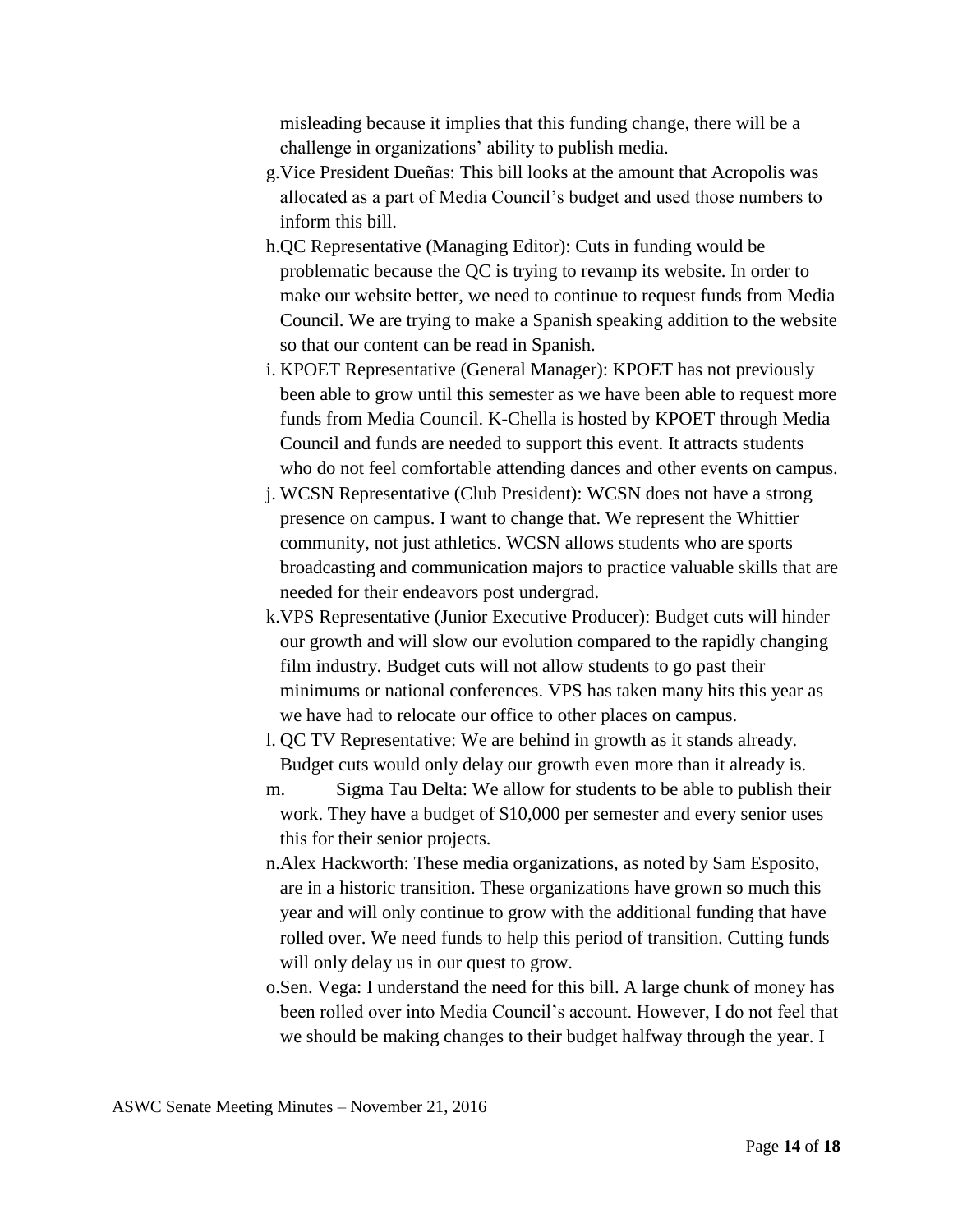am very happy with the goals that Media Council outlined in their letter and feel that they are on top of their stuff.

- p.Vice President Dueñas: This is in no way a response to the way that Media Council has dispersed their funds. This bill is rather in response to the Acropolis no longer existing.
- q.Sen. Boynton: Currently with the QC, it cost \$20,000 to print our papers. We would like to move towards eight full pages of color for all of our papers. Every couple of years our equipment dies out just as our personal electronic devices do. We are looking to purchase more sustainable equipment, such as the Flypack we talked about earlier in the meeting which has a lifetime of 5-10 years. Media Council is already behind about 5 years of progress and if funds are cut, we will only fall farther behind.
- r. Sen. Bettridge: All of our campus appreciates the work that Media Council does. However, many constituents are curious why you all get so much funding. My clubs have to come in to Senate and fight for funds whereas your organizations do not.
- s.Sen. Blomso: The bill says that you have funded approximately \$144,000. Can you bring in a line item list of equipment that has been funded this year? I am interested in the funding process for your organizations.
- t. Former Editor of the QC (Poet Alumni): I have learned such important tools and skills from my time in the QC and these students need funding to prepare them for their future.
- u.Treasurer Heymans: \$17,000 has been funded for the Flypack, over \$5,000 was funded for the QC trip to D.C., \$2,200 was funded for Josh Hartman to accompany the QC, the spring concert approved for \$40,000, Dub C Film Fest was funded \$1,400, the WCSN budget for the fall semester is \$3,869, Sigma Tau Delta was funded almost \$10,000 for the semester, the QCTV budget for the semester is \$6,000 and 1\$0,000 for VPS for the semester.
- v.Sen. Vega: I think it is a false equivalency to compare organizations. Media Council has organizations that employ students If QC misses a publication, everyone notices. If the ASA Club misses a meeting, nobody cares or misses and they can easily make it up. Each organization has different roles and importance on campus.
- w. Dir. Manning: Can you all come into Senate whenever equipment stops working?
- x. Sen. Boynton: It goes through Media Council as opposed to Senate because of the unique understanding that we have of technical equipment. We are a funding body to separate government (ASWC Senate) from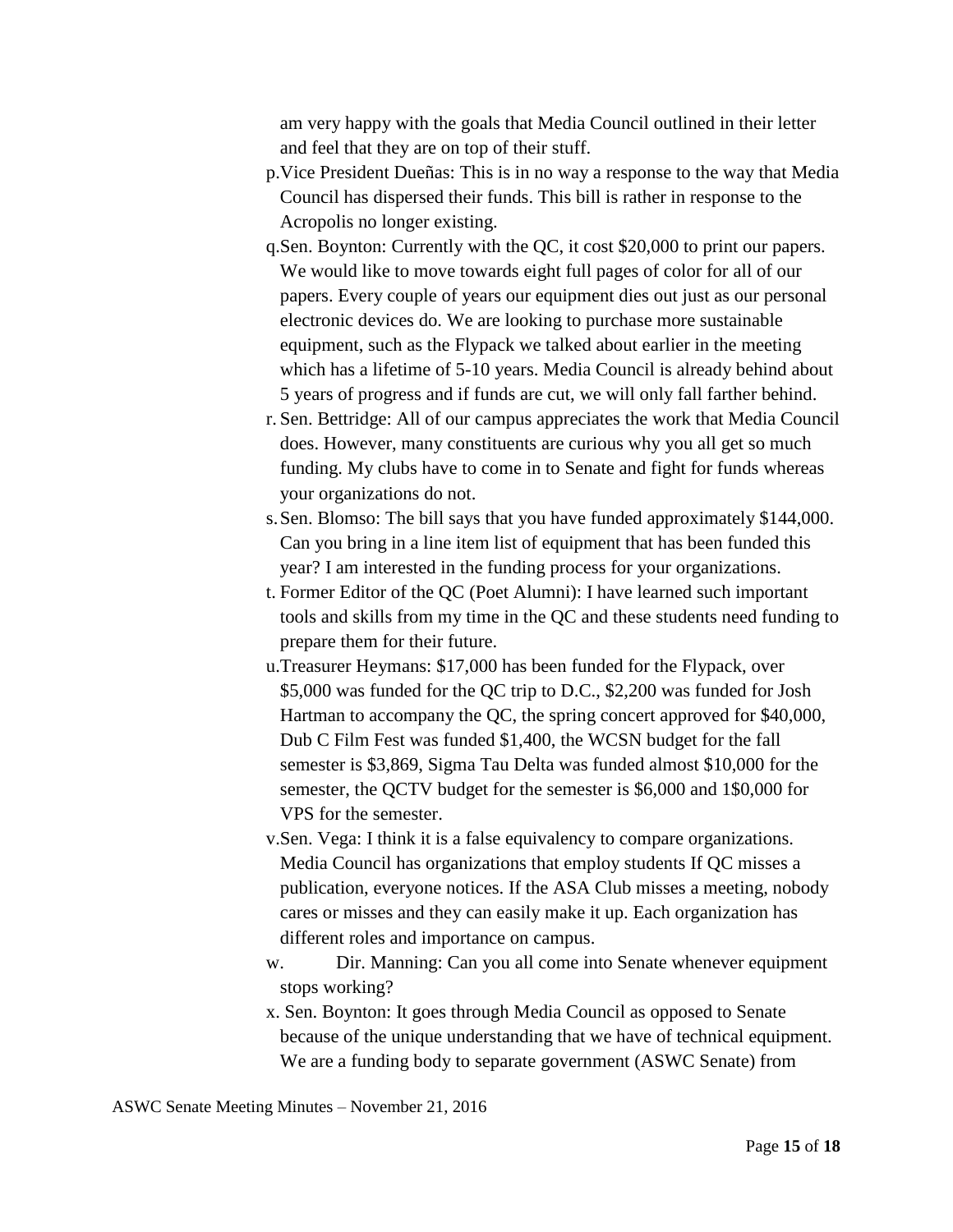media. If the government is funding the media, it can be seen as influential.

- y. Rep. McMurray: How many newspapers go uncollected and unread on campus?
- z.QC Representative: In the 2015-16 academic year we printed at a unit price of \$600 we have downgraded to below \$400. We have cut 100 newspapers per week from being printed from last year. Our pickup rates last year fluctuated from 60-80%. In terms of printing this year, we made cuts in total quantity produced because we saw a surplus in newspapers not being read. Salient issues to the campus are picked up more frequently than issues not impacting the student body.
- aa. Dean Perez: This is the first school that I have been at where media organizations have not had to go into the general student body government to request funding. It is also important to note that Alex Hackworth's salary is being paid for by the Media Council.
- bb. Sen. Blomso: How much does the Buzz App cost and how is that presented to the campus?
- cc. Sen. Boynton: The Buzz App was funded last semester with a notion that this council would continue to push out the app for years to come. The Buzz App has had trouble adding our media content and is advertised at the end of each QC TV episode, among other places. We have done our best for pushing it out and marketing the app.
- dd. Sam Esposito: We had each organization write-up pros and cons of the app. We have collected the concerns and are working with administrators to mitigate those concerns.
- ee. Alex Hackworth: The Media Council that you see today has drastically changed in the past three years. We have created VPS and WCSN, and revived Sigma Tau Delta. We are just getting our feet wet and need another three years to get where we need to be.
- ff. Sen. Vega: Having up to date equipment allows them to create more jobs for students on campus and can cover more issues than before. We have a Media Council representative on the table for a reason – most of us do not understand what those organizations need. If we are not going to listen to the Media Council representative, then why have a representative at all?
- gg. Sen. Blomso: There is a concern that if we cut your funding, that organizations will die out. However, we have given you all so much funding and organizations have died regardless. To WCSN: what sports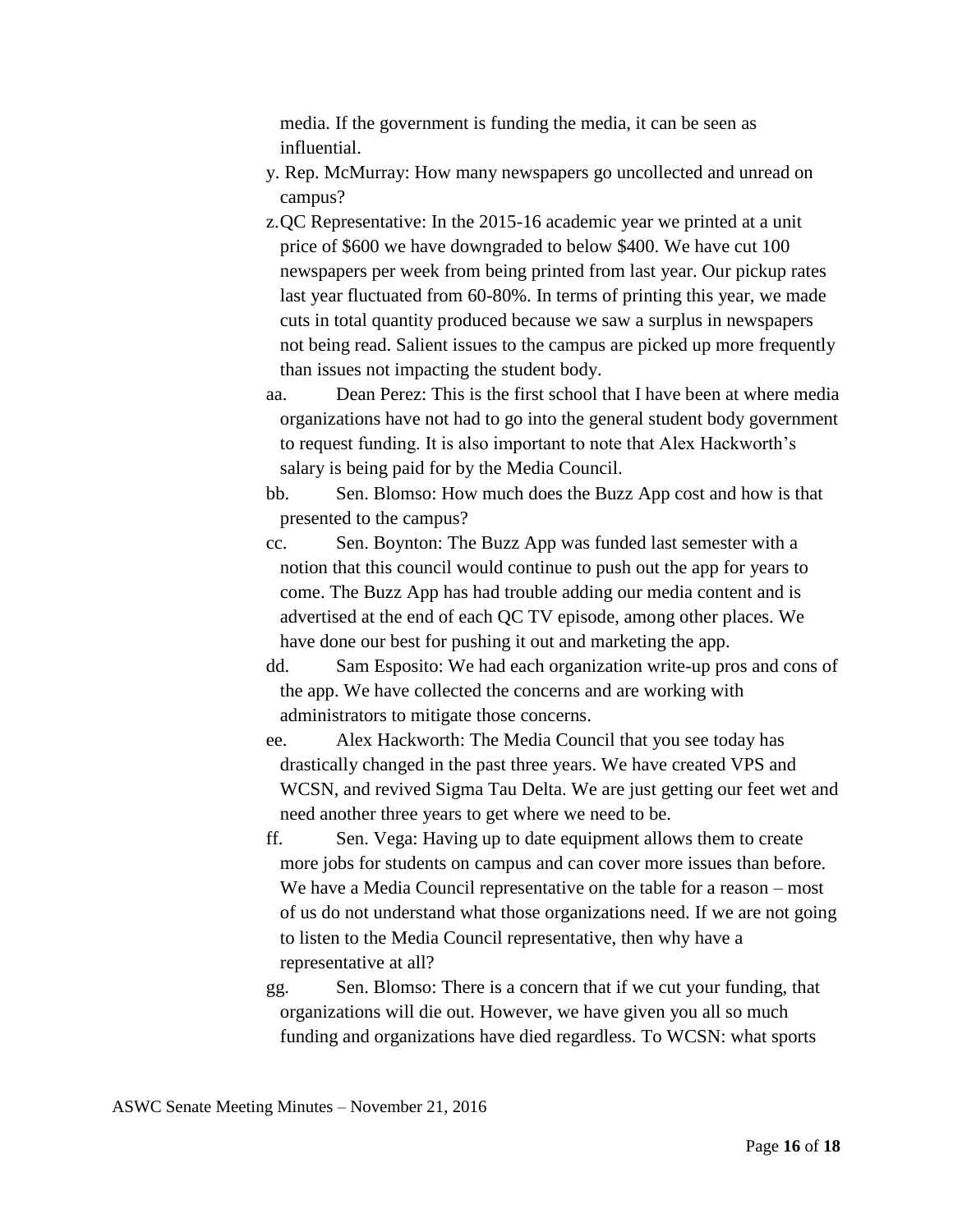are covered on campus because I am on the swim team and have never seen you at an event?

hh. WCSN Representative: We try and cover all sporting events but simply do not have the man power to do so. If you feel that you are not covering your sport enough, I would love to hear your concerns and we can work on covering those sports that have not been covered.

- ii. Treasurer Heymans: It is my understanding that Alex Hackworth is getting paid out of Media Council's budget and is being paid as much as an Assistant Dean would make. That is of utmost concern as these are student body fees being used to amass a large salary.
- jj. Media Council Representative: We had an extensive conversation about hiring Alex Hackworth. His contribution to our orgs has allowed us to grow in ways that we could not imagine. He has given our organizations a vision and a path to grow. The Flypack that we funded will allow us to broadcast games so that family and friends off campus can watch the games. Media Council has funded a large amount of events in good faith and have not done so irresponsibly. The Flypack benefits every media organization.
- kk. Vice President Dueñas: I am still curious as to how these cuts will financially effect each of your organizations. You all continue to voice that cuts will affect you negatively, but you are not specifically stating what will be effected. So please for next week, please bring in a line by line agenda of how funding cuts will affect your organizations.
- ll. Dir. Marquez: Program Board is also affected by this bill. We are limited to the events that we can throw based on the amount of funds we are allocated. If Program Board had these funds, we could do so many great things for the campus. There is so much we can do with the amount of money we have. So many career opportunities can be founded if Program Board had additional funds. It is sad to continue to see events fail year after year due to a limited budget.
- mm. Sen. Scriber: I move to table this discussion (close the discussion for the first reading) until next week
- nn. Sen. Laguna: I second the motion

#### **XVII. Announcements**

- **a.** Sen. Vega: Text SUBSCRIBE WCPOETS to 23177 to subscribe for the emergency updates from Campus Security.
- **b.** Vice President Dueñas: Happy 21<sup>st</sup> Birthday Sen. Angileri in three days!
- **c.** President Rashid: I need help with interviews and surveys for my Mellon Mays Fellowship.